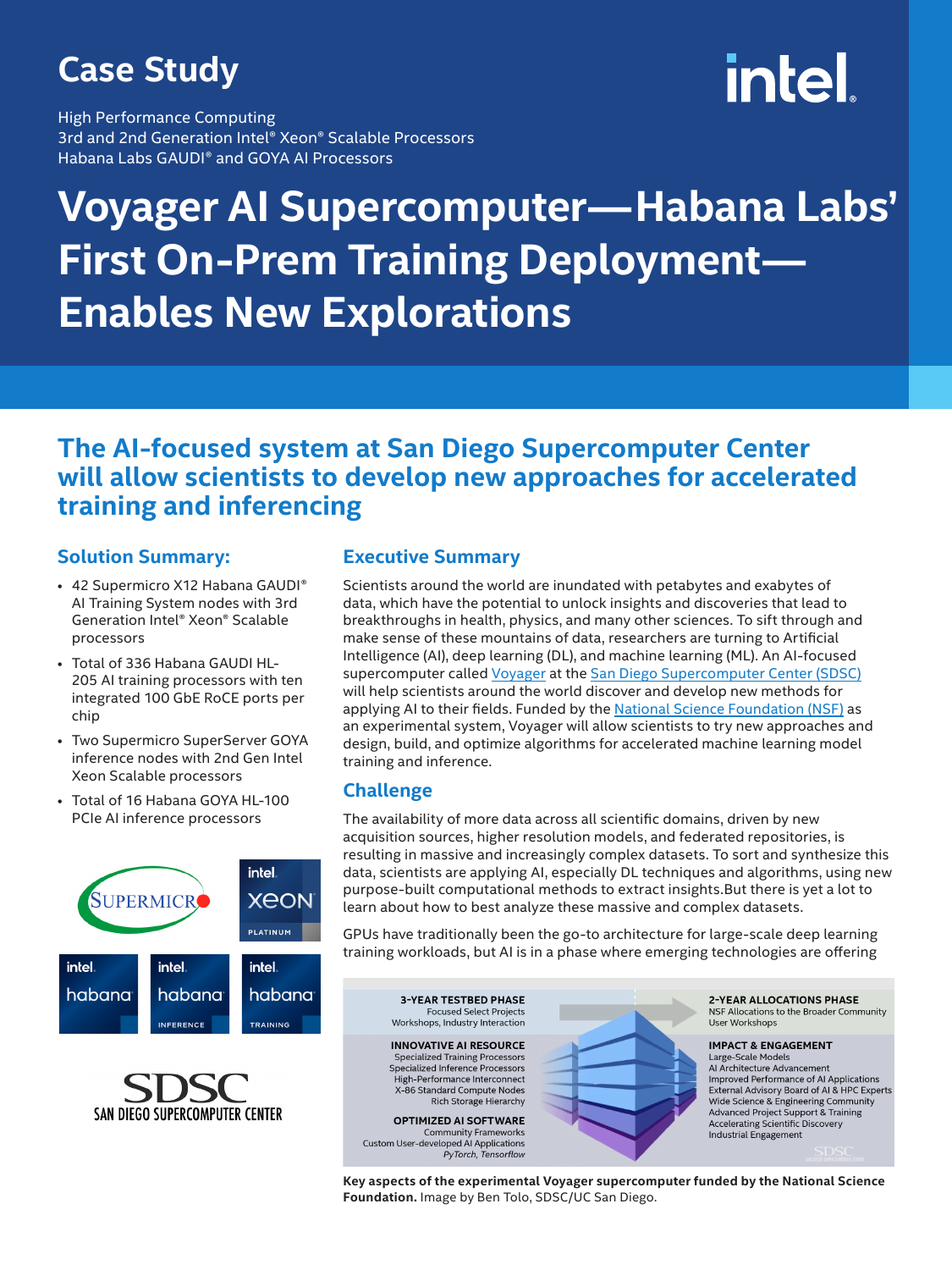alternatives to existing AI methods. As new solutions appear from companies like Habana Labs (an Intel company), researchers need access to these technologies at-scale in order to explore new approaches to address the most pressing research challenges. Scientists need to understand how to train and deploy their models on these new machines and, importantly, be able to share their experiences with the research community.

Voyager at the San Diego Supercomputer Center, located at the [University of California San Diego \(UC San Diego\)](https://ucsd.edu/), offers a platform for AI acceleration research and development.

"We talked to several scientists about what they needed for their research," said Amit Majumdar, Director of the Data Enabled Scientific Computing (DESC) Division at SDSC. "AI is becoming an important component of their research. When the National Science Foundation requested proposals for unique experimental supercomputers, we began architecting Voyager and sought an NSF grant. Voyager is one of the first AI-focused experimental systems to join the NSF ecosystem."

#### **Solution**

Voyager is NSF's first AI-focused supercomputer. Over the years, AI workloads have been adapted and designed for GPUs. Unlike these general purpose systems, Habana processors were purpose-designed expressly to drive improved AI compute efficiencies. As a result, Habana accelerators enable dramatic performance improvements for training and inferencing.

Voyager comprises 42 training nodes of Supermicro X12 GAUDI® Training Servers powered by dual-socket 3rd Gen Intel® Xeon® Scalable processors. Each training node contains eight GAUDI HL-205 training processor cards. Two Supermicro SuperServer nodes are deployed for inferencing, each with two 2nd Gen Intel Xeon Scalable processors and eight GOYA HL-100 inferencing PCIe cards. The combination of Intel Xeon Scalable processors and Habana training and inferencing processors provides a unique and powerful architecture for accelerated training and inference. Using Voyager, scientists can explore how to best take advantage of these computational devices for particular types of workloads.

Funded by NSF's experimental high-performance computing program, Voyager will enable access to a small group of scientists for the first three years of its 5-year operations. Several disciplines will be represented, including high-energy physics, biology, genetics, materials science, atmospheric and astronomic sciences, plus others.

"AI is becoming a discipline itself," added Majumdar. "Unlike general purpose computing, tools and technologies focused on deep learning are different. This is hardware specially built for AI—Gaudi for training and Goya for inference. We need this hardware to experiment, test, and learn in order to advance AI approaches. We will be building and testing algorithms, optimizing them, and contributing to the community what we learn from Voyager and its technologies."

After three years, the new system will be open to the entire NSF scientific community for accelerated AI projects via an open allocation process.

**GAUDI and GOYA—accelerating AI** 

Gaudi is an AI training processor designed from the ground up for performance and scalability. Gaudi accelerates key AI training workloads, including image classification, object detection, natural language processing, text to speech, sentiment analysis, recommender systems, and others.

With eight fully programmable Tensor processor cores (TPC), Gaudi presents a high-performance, cost-efficient option for deep learning training.

AI training often consumes a very large number of nodes for extended periods. At such a scale, Gaudi accelerators provide AI compute and operational efficiencies for training DL models whether on-prem or in the cloud. Amazon Web Services added them to its EC2 instances to offer lower cost alternatives to their GPU instances. Amazon Web Services expects their Gaudi processor-enabled instances to deliver up to 40 percent better price- performance over their current generation of GPU offerings.<sup>1</sup>

The growing size and complexity of data sets, neural networks and AI workload—combined with the increased demand for AI accuracy—is resulting in training systems requiring massive amounts of compute capability. To meet this need, systems must provide high-performance scaling with efficient communications across nodes.

*"We're working with scientists who will run both training and inference. Some will migrate their workloads built on other technologies to Voyager; others will develop their models directly on Voyager. They will also need to transfer their models from training to inference, so it's good to have both in one system."* 

–Amit Majumdar, Director of the Data Enabled Scientific Computing (DESC) Division at SDSC.

To address this demand for a high-performance, flexible and scalable AI system, every Gaudi processor integrates ten 100 gigabit RDMA over Converged Ethernet (RoCE) ports. In Voyager, each of the eight Gaudi cards contained within the servers dedicates seven 100 Gb ports to connect in an all-to-all non-blocking configuration to the other cards. The other three 100 Gigabit ports in each Gaudi are dedicated to scale out, giving each Voyager node 24 100 Gigabit ports, for highly flexible, massive scalability.

Built on Habana's TPC architecture with eight programmable cores in each inference card, Goya accelerates AI inference workloads, irrespective of the architecture on which they were trained. It natively supports many mixed-precision data types, including FP32, INT32/16/8, and UINT32/16/8.

"We're working with scientists who will run both training and inference," added Majumdar. "Some will migrate their workloads built on other technologies to Voyager; others will develop their models directly on Voyager. They will also need to transfer their models from training to inference, so it's good to have both in one system."

The AI training and inference processors run with 3rd Gen Intel Xeon Scalable host processors and 2nd Gen Intel Xeon Scalable host processors, respectively. The nextgen datacenter CPUs are designed around a balanced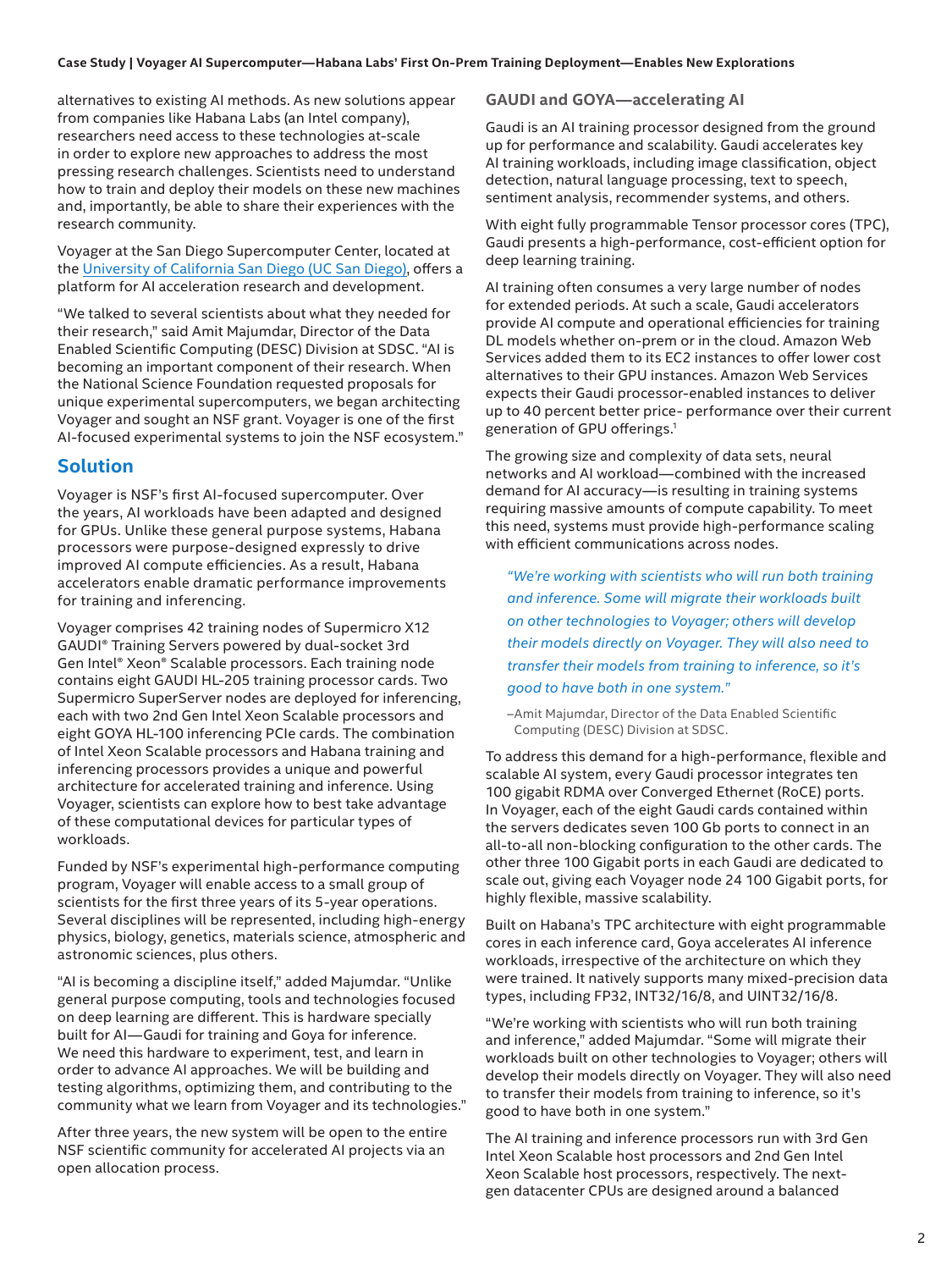#### **Case Study | Voyager AI Supercomputer—Habana Labs' First On-Prem Training Deployment—Enables New Explorations**

architecture, with built-in acceleration and advanced security capabilities. They are optimized for many workload types and performance levels, all with the consistent, open Intel architecture scientists have trusted for decades. 3rd Gen Intel Xeon Scalable processors are built for cloud, enterprise, HPC, network, security, and IoT workloads. They provide eight to 40 powerful cores and a wide range of frequency, feature, and power levels. And they are the only data center CPU with built-in AI and HPC acceleration. Plus, they offer end-to-end data science tools, and an ecosystem of smart solutions.

#### **Model Migration Made Easy**

In addition to Gaudi and Goya, Habana's software suite is designed for ease of development—to build new models or simplify the migration from existing GPU-models to Habana. Habana's SynapseAI software suite for training and inference includes a graph compiler and runtime communication libraries, TPC kernel library, firmware, drivers, and data center deployment and management tools. The software suite is integrated with TensorFlow and PyTorch Frameworks, and is performance-optimized for Gaudi training and Goya inference training.

#### **Results**

For Voyager's first three years, a small group of scientists will work with the system, in close collaboration with SDSC and Habana application experts. Some will migrate existing workloads and others will develop new ones specifically on Voyager. After three years of research, experimentation, development, and sharing their findings with their communities, Voyager will be available for general scientific research. Two of the scientists using Voyager following its deployment are Javier Duarte and Mai Nguyen, both from UC San Diego.

#### **Crashing Protons**

Javier Duarte is an Assistant Professor of Physics. He is also a member of the Compact Muon Solenoid (CMS) Collaboration, a project that involves over 3,000 physicists and engineers around the world. The CMS experiment is run on the Large Hadron Collider (LHC) at CERN in Switzerland. Protons are



**A Higgs boson decays into a collimated bottom quark-antiquark pair, which are reconstructed as a single large-radius jet with two-prong substructure, represented by the orange cone on the left part of the display. The Higgs boson is recoiling against a jet, represented by the orange cone on the right side of the display. The electromagnetic and hadronic contributions are represented by green and blue boxes, respectively.** © 2020-2021 CERN

accelerated in the LHC to nearly the speed of light and smashed into each other in the middle of the CMS detector, which measures the outgoing particles. CMS researchers want to explore what the collisions produce to help them better understand the laws of nature.

"There are many aspects of the universe we don't yet understand and have not been accounted for in our theories," Duarte explained. "Will these collisions produce new particles we don't know about? Will they help us understand what dark matter is? How will these subatomic particles interact with each other at such high energies?"

The CMS experiment collects about 50 petabytes a year from collisions. That's more data than a human can parse for meaningful investigations. Most collisions are background with only very rare events constituting important data. Duarte's job involves using machine learning algorithms to better detect patterns in the data compared to what a person could do to 'disentangle' these very rare signals from the background.

"We currently discard about 99.98 percent of the data we generate, simply because we don't have the computational capacity to analyze it all," he added. "Collisions happen at about 40 MHz, but we can only save data, after some upgrades, at a rate of about 7.5 kHz. That's a huge reduction in data. So, we look for certain patterns that trigger data collection. And my work involves improving our triggering algorithms so we can better select our data, with the goal of doing it in real-time."

Duarte also uses graph neural networks to help reconstruct the events from the data that was captured. According to Duarte, the datasets for the graphs are massive and require highly scalable machine learning, difficult to do efficiently with GPUs and their limited memory capacity. He expects that Voyager's large memory capacity per node and memory access pattern will allow his work to scale more efficiently on Voyager to better train these kinds of networks.

#### **Fighting Fire with Better Knowledge**

Mai Nguyen is the Lead for Data Analytics at SDSC She applies deep learning techniques to a range of interdisciplinary problems, including image analysis, disaster management, and natural language processing, among others.

One of her projects for Voyager will be running deep learning algorithms on satellite images, and possibly images from aircraft, to determine land covers across different areas.

"The goal is to understand the land cover composition of an area in the context of wildland fire management," stated Nguyen. "Fire behavior depends on a lot of environmental conditions, and the fuel available to it is important. Grass creates one kind of fire, while dead wood presents another, potentially more intense fire."

"There is a lot of interest in using AI for wildfire management," she added. "UC San Diego and the University of California system as a whole are involved in this line of research. At SDSC, the [WIFIRE Lab](https://wifire.ucsd.edu/), led by Ilkay Altintas, Chief Data Science Officer at SDSC, offers a knowledge cyberinfrastructure for monitoring and responding to hazards such as wildfires. Our work is to combine AI